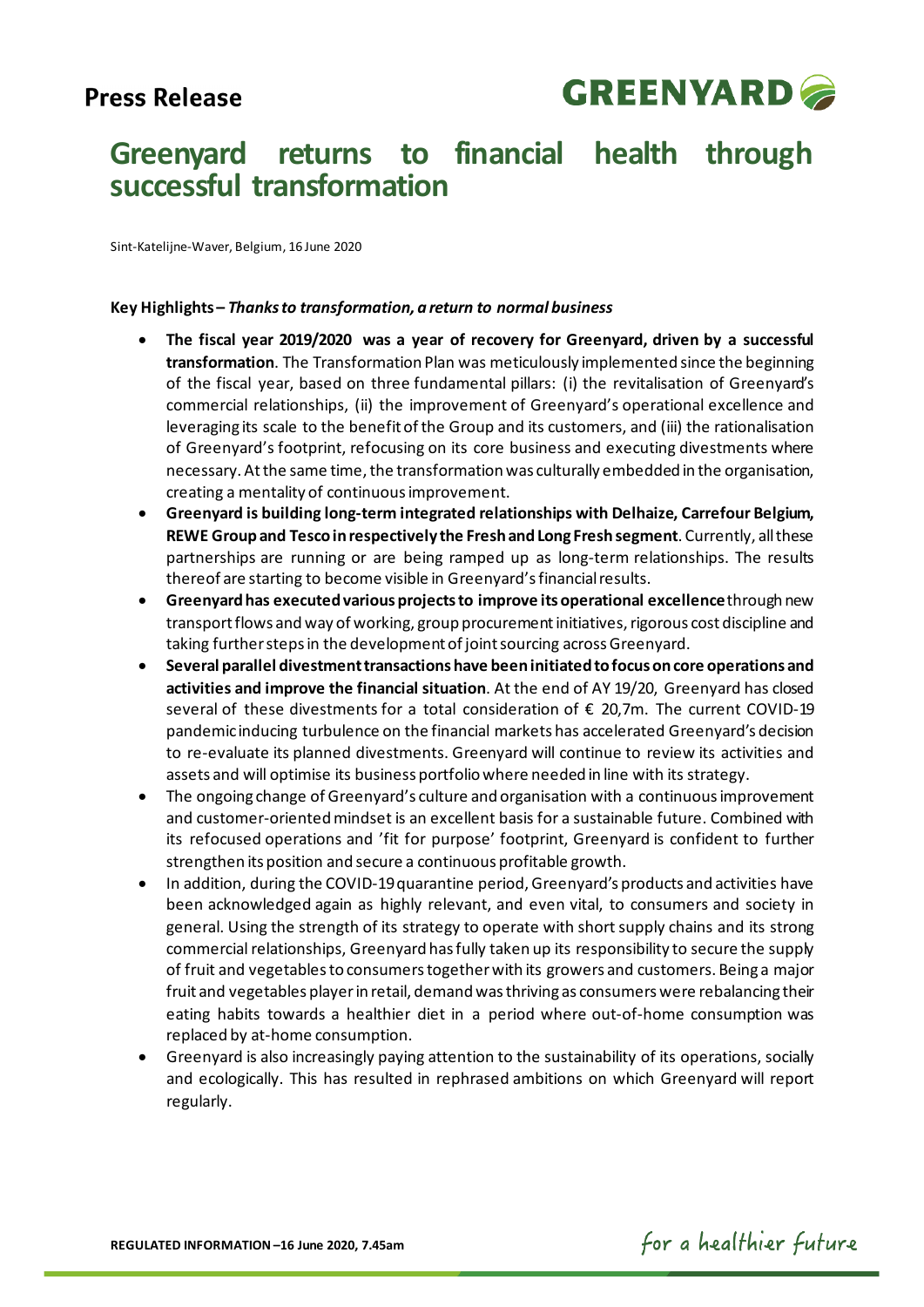### **Key Financials –** *A year of financial recovery*

- **Sales.** Overall net sales amounted to € 4.061,0m, indicating an increase of +3,8% YoY.
	- Fresh sales amounted to  $\epsilon$  3.263,4m, up  $\epsilon$  74,7m from  $\epsilon$  3.188,7m last year (+2,3%), mainly thanks to the revitalisation of the commercial relationships and ramping up of the partnerships in the second half of the fiscal year. This also includes a recovery of the loss-making volumes that were terminated in the Fresh division.
	- Long Fresh sales amounted to  $\epsilon$  797,6m, up  $\epsilon$  74,9m from  $\epsilon$  722,8m (+10,4%). The additional volumes were mainly sold to customers in the food service and industry in the first half of the fiscal year, while sales to retail customers boomed in the second half of the fiscal year, in part due to the new partnership with Tesco in the Frozen division.

**Adjusted EBITDA landed above the upper end of the initially given guidance.** Greenyard's adjusted EBITDA (excluding the impact of IFRS 16) amounted to  $\epsilon$  95,7m. During the last weeks of the financial year, COVID-19 had a positive impact of € 1,5m to € 2,0m. The impact is limited due to significant extra costs incurred to secure sourcing and operations.

- The increase of  $\epsilon$  31,2m YoY (+48,4%) is attributable to the following elements:
	- Fresh: The adjusted EBITDA recovered to € 43,4m, up € 18,4m versus € 25,0m last year(+73,9%). Greenyard was able to implement its transformation initiatives including a strong cost control, workforce resizing, efficiency improvements and waste control. Moreover, throughout the fiscal year it reconnected with volume growth thanks to its customer-oriented strategy. As a result of this cost rationalisation and the higher volumes, the negative trend of margin pressure on profitability could be reversed.
	- Long Fresh: the adjusted EBITDA amounted to € 53,9m for AY 19/20 versus € 41,9m last year (+28,8%). Long Fresh has significantly improved adjusted EBITDA compared to last year when the Frozen division suffered from the Listeria recall. Improvement is also thanks to a better capacity utilisation and production efficiency as well as savings on logistics and overhead costs. A key driver in this was the better cooperation between the various Greenyard entities and production facilities. This profitability increase was realised despite some adverse impact from price pressure in mushrooms and the external sourcing of corn after the sale of the Frozen factory in Baja, Hungary.
- **EBIT**. EBIT amounted to a loss of € 2,6m compared to a loss of € 133,4m last year. On the one hand, last year was impacted by a goodwill impairment which amounted to € 78,9m as compared to a much lower asset impairment of € 7,6m this year. On the other hand, last year € 49,9m of one-off adjustments were recorded mainly related to the Listeria recall and reorganization accruals. This year one-off adjustments were lower at  $\epsilon$  28,4m and mainly related to a loss on the sale of Greenyard Flowers UK (primarily due to a write-off of biologic assets). The application of IFRS 16 Leases as from AY 19/20 had a positive netimpact of € 5,7m on current year's EBIT.
- **Net result.** Net result from continued operations amounted to a loss of € 68,0m, up from a loss of € 192,0m last year. The application of IFRS 16 Leases had a total negative impact of € 5,4m on the net result of AY 19/20.
- **Net financial debt reducing.** Net financial debt (NFD) decreased by € 30,7m to € 425,6m in AY 19/20. This translates into a leverage of 4,4x in March 2020 (excluding IFRS 16), down from 7,1x in March 2019. The decrease is driven by the improvement in profitability and working capital, the gaining of disposal proceeds and the re-installed cash focus within Greenyard to bring down nominal debt. As regards indebtedness and leverage, Greenyard has obtained consent from its relationship banks on 15 November 2019 to waive its leverage and interest covenants until December 2021, which is the maturity date of the syndicated bank financing. The adjusted EBITDA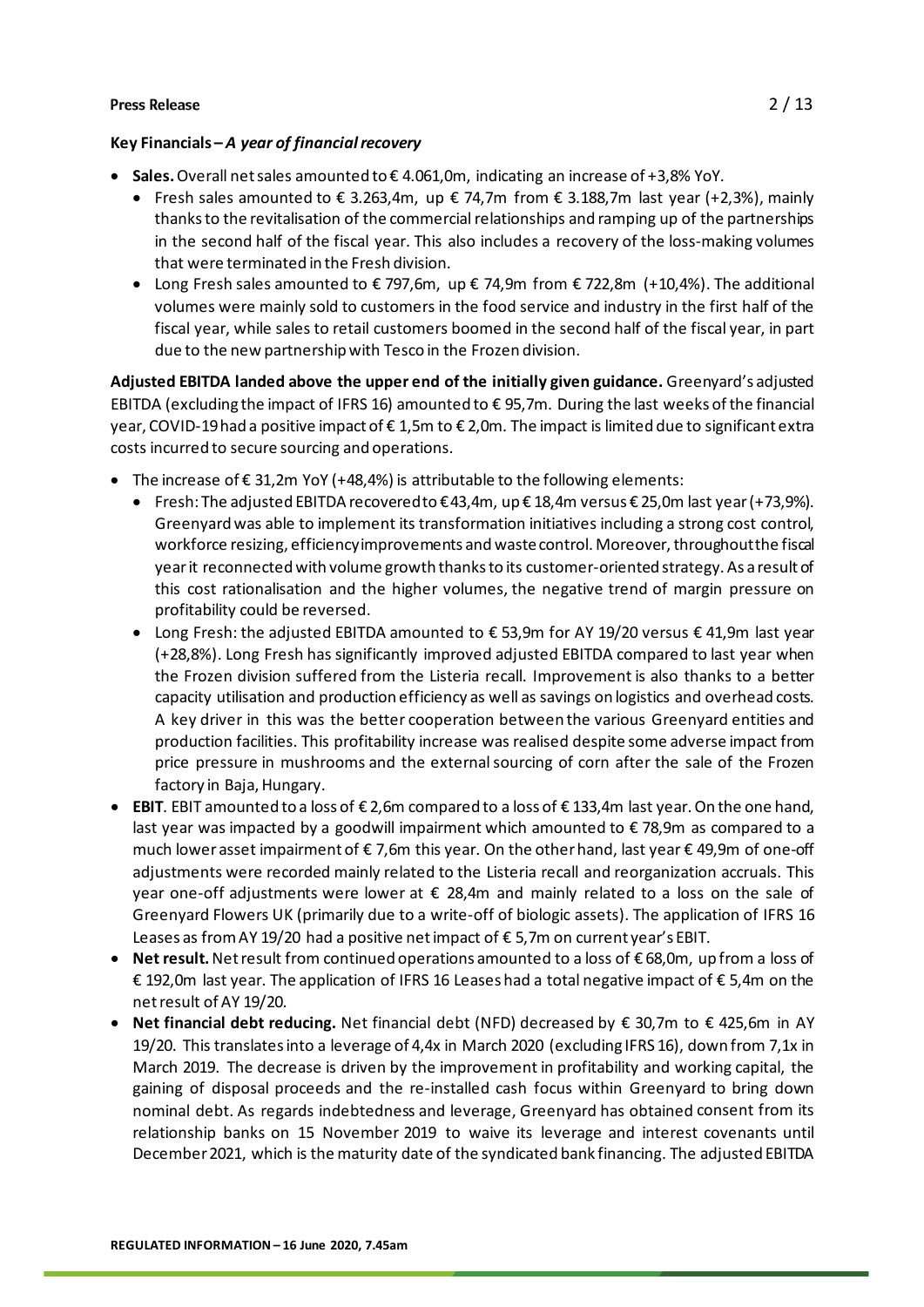was corrected for IFRS 16 to an amount of €133,4m, with a net debt of €660,1m, resulting in a post-IFRS 16 leverage of 4,9x.

- **Dividend.** The Board of Directors will propose not to pay a dividend for AY 19/20.
- **Outlook.** Based on the current expectations, Greenyard expects adjusted EBITDA (excluding IFRS 16 impact) for the full year ending 31 March 2021 to range between € 100,0m and € 105,0m*.*
- Interested parties are invited to listen in on a live webcast today by visiting the following link: [https://globalmeet.webcasts.com/starthere.jsp?ei=1331743&tp\\_key=2d23fa39fe](https://eur02.safelinks.protection.outlook.com/?url=https%3A%2F%2Fglobalmeet.webcasts.com%2Fstarthere.jsp%3Fei%3D1331743%26tp_key%3D2d23fa39fe&data=02%7C01%7C%7C7168bbdaf15046b85f8e08d80bce8f41%7Cfbd6b96d25a44898a042deab47c2bb5d%7C0%7C0%7C637272329085325723&sdata=o4BRLdb0YONPhsMTW8eqPTIZdBBFBUkflTlaBKvV7HY%3D&reserved=0), or through the following dial-in: +32 342 07 47, passcode: 25616601#. The call will begin promptly at 2.00 p.m. (CET). An audio replay of the conference call will be available on Greenyard's Investor Relations webpage in the coming days.

## **Quote of the co-CEOs:**

Hein Deprez, co-CEO said today: "*We live in turbulent times. Our society and our customer landscape have changed. Also, our company has changed. This change was needed and will gear us up for the future. The way we have responded to the challenge of securing the food supply chain during the COVID-19 quarantine period, clearly demonstrates Greenyard's strength and relevance. Therefore, I am grateful for the resilience and hard work of all our colleagues in order to regain our position in the market and increasingly earn the confidence of our customers, growers and suppliers.*"

Marc Zwaaneveld, co-CEO adds: "*This fiscal year started just after the announcement of the Transformation Plan, followed by the strong implementation thereof. It was paramount to install an agile organisation with a continuous improvement culture. From the start, the Transformation Plan showed an untapped efficiency and profitability potential. Throughout the year, the recovery continued and exceeded expectations. Greenyard is on its way to regain financial health and will be ready for sustainable growth."*

| <b>Key financials</b>                        | AY 19/20 | AY 18/19 | <b>Difference</b> |
|----------------------------------------------|----------|----------|-------------------|
| Sales (€'000 000)                            | 4.061,0  | 3.911.5  | 3.8%              |
| Adjusted EBITDA (€'000 000)                  | 95,7     | 64.5     | 48.4%             |
| Adjusted EBITDA-margin %                     | 2.4%     | 1.6%     |                   |
| Net result continuing operations (€'000 000) | $-68.0$  | $-192.0$ |                   |
| EPS continuing operations $(\epsilon)$       | $-1,59$  | $-4,48$  |                   |
| NFD (€'000 000)                              | 425,6    | 456.3    | $-6.7%$           |
| Leverage                                     | 4,4      | 7,1      |                   |

### **Figure 1 – Key financials**

The adjusted EBITDA of € 95,7m includes a positive effect of around € 1,5m to € 2,0m from higher volumes induced by COVID-19 effects in March 2020.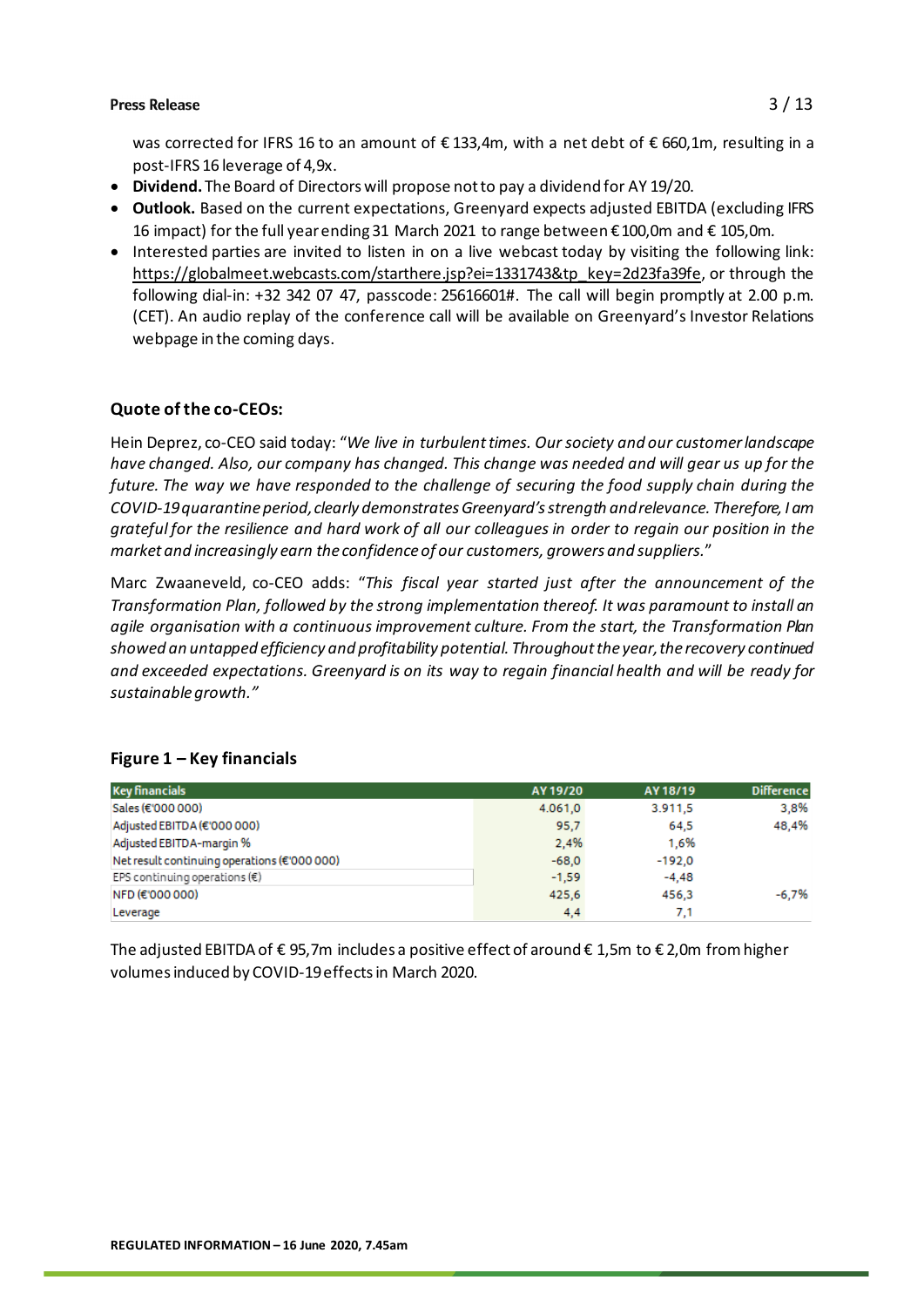### **Segment review**

### **1. Fresh**

### **Figure 2 – Sales & adjusted EBITDA evolution**

| <b>Fresh</b>                | AY 19/20 | AY 18/19 | <b>Difference</b> |
|-----------------------------|----------|----------|-------------------|
| Sales (€'000 000)           | 3.263.4  | 3.188.7  | 2,3%              |
| Adjusted EBITDA (€'000 000) | 43,4     | 25.0     | 73,9%             |
| Adjusted EBITDA-margin %    | 1,3%     | 0.8%     |                   |

Sales increased again by +2,3% YoY thanks to the revitalisation of the commercial relationships and the ramping up of the partnerships in the second half of the fiscal year. The segment showed an organic growth of +2,4%, with slight foreign exchange tailwind of +0,2%, and M&A and divestitures impact of -0,2%. This entails a recovery of the loss-making volumes that were terminated in the Fresh segment.

In the last weeks of the fiscalyear, the COVID-19 induced quarantine measures resulting in a shift from out-of-home consumption to at-home consumption. This has resulted in higher volumes in Fresh.

Greenyard was able to reverse the negative trend in its adjusted EBITDA by a strong cost control, workforce resizing, efficiency improvements and waste control. Together with volume growth in the second half of the fiscal year, this has offset continuing margin pressure. The adjusted EBITDA increased by +73,9% YoY.

Greenyard expects its margin to become less volatile over the coming periods thanks to an increasing part of sales being generated in the partnership models which are long-term oriented and partially cost-plus based.

## **2. Long Fresh**

### **Figure 3 – Sales & adjusted EBITDA evolution**

| Long Fresh                  | AY 19/20 | AY 18/19 | <b>Difference</b> |
|-----------------------------|----------|----------|-------------------|
| Sales (€'000 000)           | 797.6    | 722.8    | 10.4%             |
| Adjusted EBITDA (€'000 000) | 53,9     | 41.9     | 28,8%             |
| Adjusted EBITDA-margin %    | 6.8%     | 5.8%     |                   |

In its Long Fresh segment, Greenyard was able to generate an important volume increase, resulting in a double-digit growth of +10,4% (of which 0,1% FX impact, -0,8% M&A and divestitures and an organic growth of 11,0%), proving the full recovery after the recall of last year. The additional volumes were mainly sold to customers in the food service and industry in the first half of the year, while sales to retail customers boomed in the second half of the year, in part due to the new partnership with Tesco in the Frozen division.

In the last weeks of the fiscalyear, the COVID-19 induced quarantine measures resulting in a shift from out-of-home consumption to at-home consumption. In addition, consumers hoarded long fresh products in fear of running out. Both tendencies have resulted in higher volumes in the Long Fresh segment through its retail customers, though this was slightly compensated by lower volumes in the food service.

The Long Fresh segment hasshown a better adjusted EBITDA than last year thanks to better capacity utilisation and production efficiency as well as savings on logistics and overhead costs. Thisincrease of +28,8% was realised despite some adverse impact from price pressure in mushrooms and the external sourcing of corn after the sale of the Frozen factory in Baja, Hungary.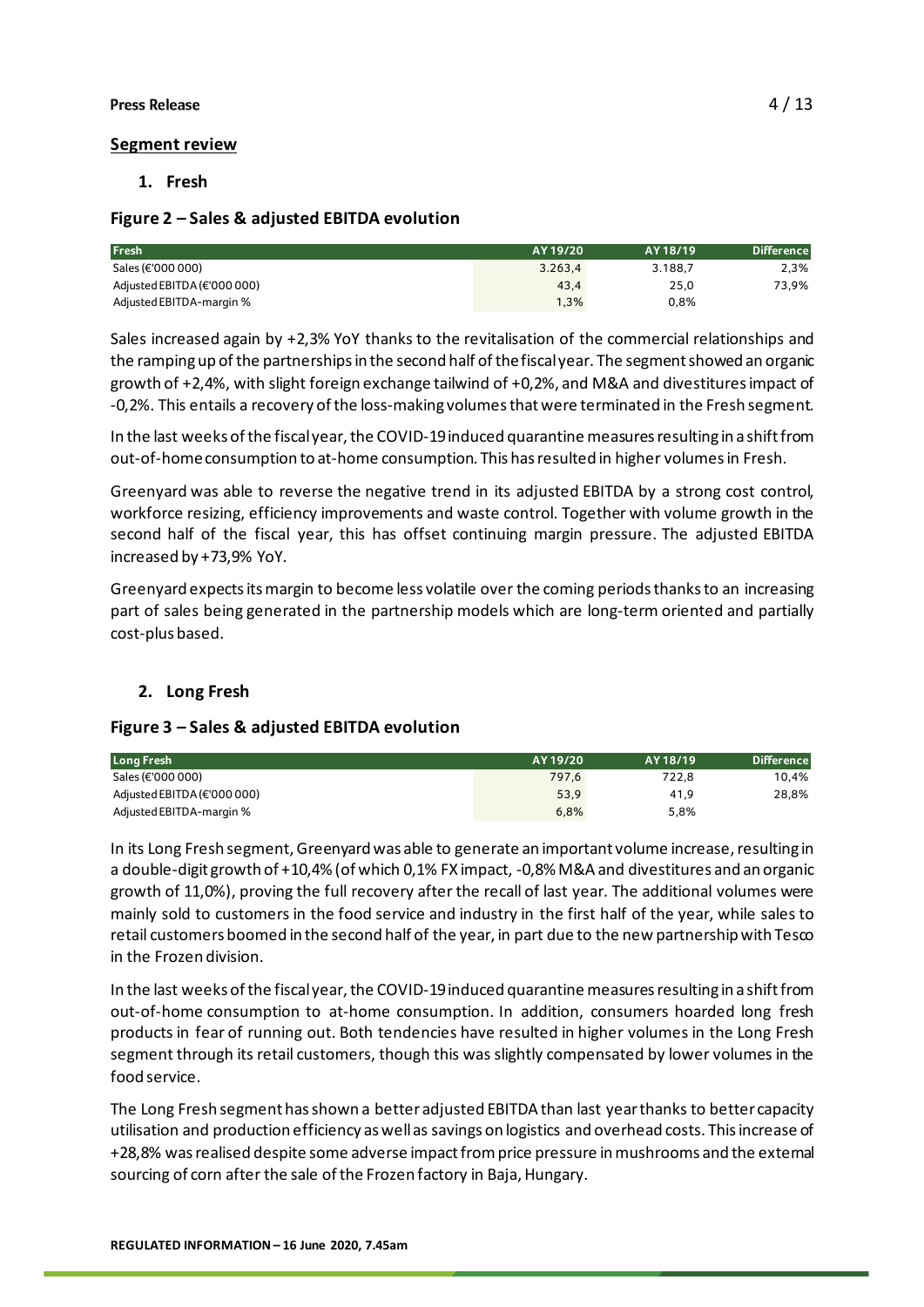### **Adjustments**

| Figure 4 - Adjustments made for one-off items from operating activities |  |  |  |
|-------------------------------------------------------------------------|--|--|--|
|-------------------------------------------------------------------------|--|--|--|

| <b>EBIT - Adjusted EBITDA</b>          |                          |                          | AY 19/20                     |              |                          |                          | AY 18/19         |                          |
|----------------------------------------|--------------------------|--------------------------|------------------------------|--------------|--------------------------|--------------------------|------------------|--------------------------|
|                                        | Fresh                    |                          | Long Unallocated             | <b>TOTAL</b> | Fresh                    |                          | Long Unallocated | <b>TOTAL</b>             |
|                                        |                          | <b>Fresh</b>             |                              |              |                          | <b>Fresh</b>             |                  |                          |
|                                        | €'000                    | €'000                    | €'000                        | €'000        | €'000                    | €'000                    | €'000            | €'000                    |
| <b>EBIT</b>                            | $-8.813$                 | 12.918                   | $-6.681$                     | $-2.576$     | $-19.342$                | $-105.528$               | $-8.543$         | $-133.413$               |
| Depreciation and amortisation          | 57.313                   | 37.382                   | 1.181                        | 95.876       | 28.835                   | 37.197                   | 608              | 66.641                   |
| Impairment goodwill                    |                          |                          |                              |              |                          | 78.910                   |                  | 78.910                   |
| Impairment property, plant &           | $\overline{a}$           | 7.566                    | $\overline{\phantom{0}}$     | 7.566        |                          |                          |                  | $\overline{\phantom{0}}$ |
| equipment                              |                          |                          |                              |              |                          |                          |                  |                          |
| <b>EBITDA</b>                          | 48.500                   | 57.866                   | $-5.500$                     | 100.866      | 9.493                    | 10.579                   | $-7.935$         | 12.138                   |
| Reorganisation costs and reversal of   | 57                       | $-998$                   | 401                          | $-540$       | 10.400                   | 3.368                    | 1.274            | 15.043                   |
| provision for reorganisation costs (-) |                          |                          |                              |              |                          |                          |                  |                          |
| Disposal project costs                 | 144                      | 1.186                    | 211                          | 1.541        |                          | -                        | 1.879            | 1.879                    |
| Financing project costs                | 456                      | 170                      | 3.114                        | 3.741        |                          | 154                      | 2.444            | 2.598                    |
| Costs related to legal claims          | 2.463                    | 494                      | 81                           | 3.038        | 118                      | 250                      |                  | 368                      |
| Impairment long-term receivables       | 780                      |                          |                              | 780          | 4.228                    |                          | $\overline{a}$   | 4.228                    |
| Result on change in control of equity  | 1.375                    | $\overline{\phantom{a}}$ | $\qquad \qquad -$            | 1.375        | 593                      | $\overline{\phantom{a}}$ | -                | 593                      |
| accounted investments                  |                          |                          |                              |              |                          |                          |                  |                          |
| Result on sale of subsidiaries         | 22.538                   | $\blacksquare$           | $\qquad \qquad -$            | 22.538       | L.                       | ÷                        | -                | $\blacksquare$           |
| Result on sale of assets               | $-3.814$                 | 81                       | $\blacksquare$               | $-3.733$     | $-400$                   | $-373$                   | $\blacksquare$   | $-773$                   |
| Listeria related net result            | $\overline{\phantom{0}}$ | $-1.746$                 | $\qquad \qquad \blacksquare$ | $-1.746$     | $\overline{\phantom{a}}$ | 25.661                   | $\blacksquare$   | 25.661                   |
| Other                                  | 773                      | 223                      | 443                          | 1.439        | 529                      | 127                      | $-354$           | 302                      |
| Adjustments                            | 24.774                   | $-589$                   | 4.249                        | 28.435       | 15.469                   | 29.187                   | 5.243            | 49.899                   |
| <b>IFRS 16 impact</b>                  | $-32.902$                | $-4.470$                 | $-369$                       | $-37.741$    |                          |                          |                  |                          |
| Divestitures (not in IFRS 5 scope)     | 3.030                    | 1.112                    | $\blacksquare$               | 4.141        |                          | 2.086                    | $\overline{a}$   | 2.086                    |
| Net intercompany transactions          |                          |                          |                              |              |                          |                          |                  |                          |
| between continuing and                 |                          |                          |                              |              |                          |                          | 353              | 353                      |
| discontinued operations                |                          |                          |                              |              |                          |                          |                  |                          |
| <b>Adjusted EBITDA</b>                 | 43.401                   | 53.919                   | $-1.619$                     | 95.701       | 24.962                   | 41.852                   | $-2.339$         | 64.475                   |

Based on an impairment test on the level of Greenyard Prepared Netherlands an impairment loss was recorded bringing the equipment to its fair value.

Reorganisation costs have mainly been accrued for in the previous fiscal year consequent to the Transformation Plan and mostly relate to redundancy costs. This cost saving program has been diligently executed and the accrual could be partially reversed.

Disposal and financing project costs relate to several corporate finance processes that have been explored aiming for deleveraging as a part of the Transformation Plan. This includes several disposals of core (up to November 2019) and non-core assets/business, the search for a cornerstone investor (up to November 2019) and the bank waiver process.

With respect to the sale of Greenyard Flowers UK, a loss was accounted for because long-term cashflow projections on biological assets became non-realisable. On the contrary, a gain was realised on the sale of several assets in Germany and the Netherlands.

As to the Listeria recall, insurance proceeds have been fully received and agreements on most of the Listeria-related costs have been reached. A remaining cost accrual on pending cases with customers has been reviewed. On a net basis, this has led to a positive result as compared to the estimation end of March 2019.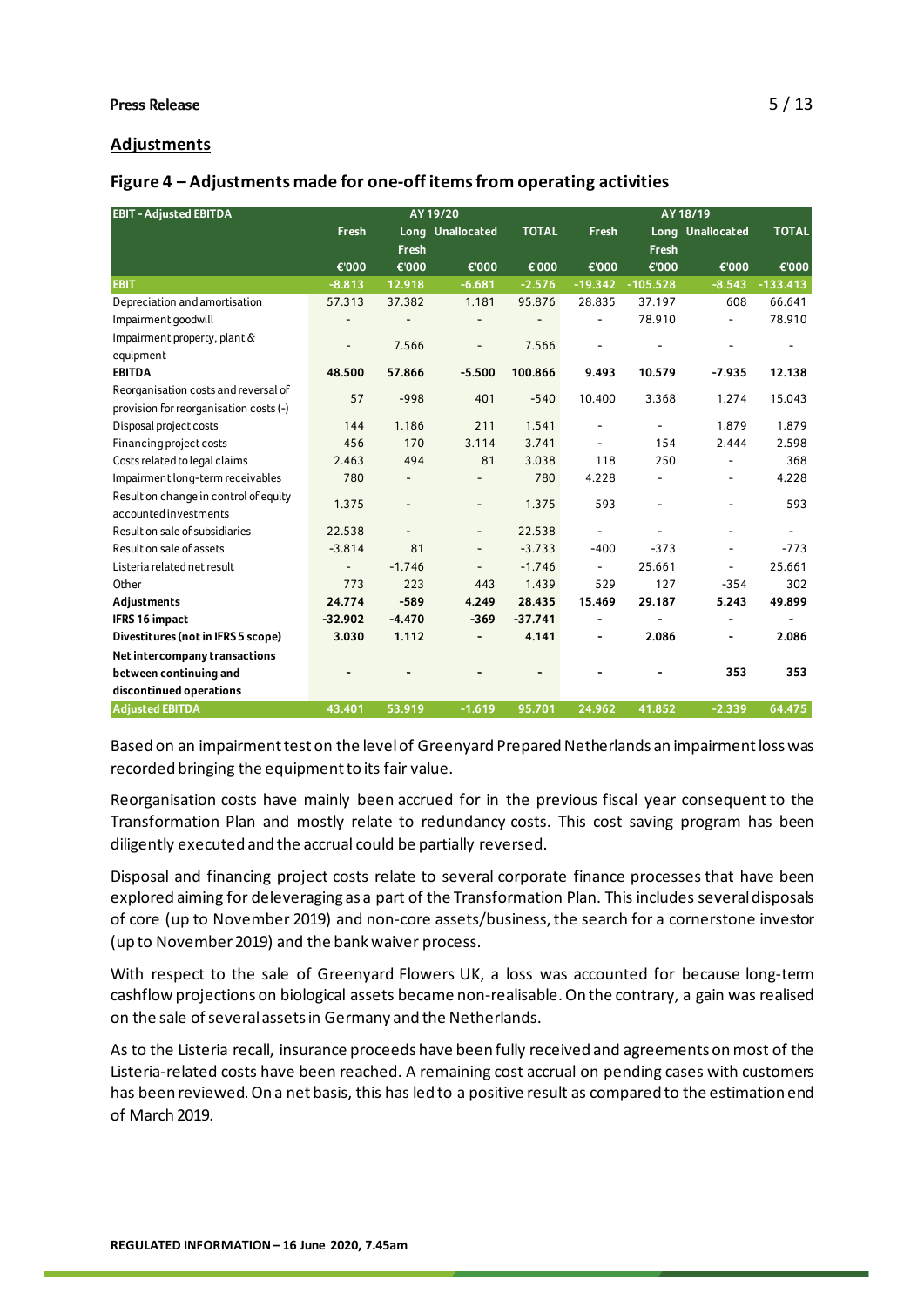### **Finance result**

### **Figure 5 – Finance result**

| Net finance income/cost (-)              | AY 19/20  | AY 18/19  |
|------------------------------------------|-----------|-----------|
|                                          | €'000     | €'000     |
| Interest expense                         | $-51.865$ | $-35.649$ |
| Interest income                          | 283       | 465       |
| Foreign exchange gains/losses (-)        | $-3.052$  | $-417$    |
| Fair value gains/losses (-) on IRS       | 10        | 124       |
| Bank and other financial income/cost (-) | $-6.185$  | $-2.478$  |
| Other finance result                     | $-9.227$  | $-2.771$  |
| <b>TOTAL</b>                             | $-60.808$ | $-37.955$ |

Net finance cost increased by € 22,9m YoY to € 60,8m mainly due to higher interest expenses of € 16,3m which can be explained by higher interest rates on bank borrowings as a consequence of a higher leverage ratio, higher usage of funding and higher costs on additional funding (impact of approximately € 10,4m) and interest on leasing debt of € 10,8m resulting from the implementation of IFRS 16 in AY 19/20, partially offset by lower interest expenses on the retail bond as this bond was repaid in July 2019, at maturity date ( $\epsilon$  5,5m).

The bank and other financial costs consist primarily of the following non-recurring items in AY 19/20: fees related to waiver agreements of € 1,9m (an increase of € 0,9m compared to AY 18/19) and writeoffs of financial assets € 1,8m. Last year was positively impacted by a gain of € 1,3m on the sale of financial assets.

### **Income taxes and net result**

### **Figure 6 – Income taxes and net result**

| Consolidated income statement                               | AY 19/20<br>€000 | AY18/19<br>€'000 |
|-------------------------------------------------------------|------------------|------------------|
| <b>CONTINUING OPERATIONS</b>                                |                  |                  |
| Profit/loss(-) before income tax                            | $-63.384$        | $-171.368$       |
| Incometaxexpense (-) income                                 | $-4.597$         | $-20.592$        |
| Profit/loss(-) for the period from continuing operations    | $-67.981$        | $-191.960$       |
| <b>DISCONTINUED OPERATIONS</b>                              |                  |                  |
| Profit/loss (-) for the period from discontinued operations |                  | $-45.723$        |
| PROFIT/LOSS(-) FOR THE PERIOD                               | $-67.981$        | $-237.683$       |
| Attributable to:                                            |                  |                  |
| The shareholders of the Group                               | $-68.533$        | $-238.243$       |
| Non-controlling interests                                   | 552              | 560              |

The income tax expense for AY 19/20 amounts to  $\epsilon$  4,6m. This implies a consolidated effective tax rate of -7,3% (AY 18/19 -12,0%). The effective tax rate for AY 19/20 was highly impacted by the nonrecognition of deferred tax assets on tax losses, the loss on the sale ofsubsidiaries, the impairment of property, plant & equipment and the adjustments in the rates used to calculate deferred taxes resulting from the evolution in local tax rates.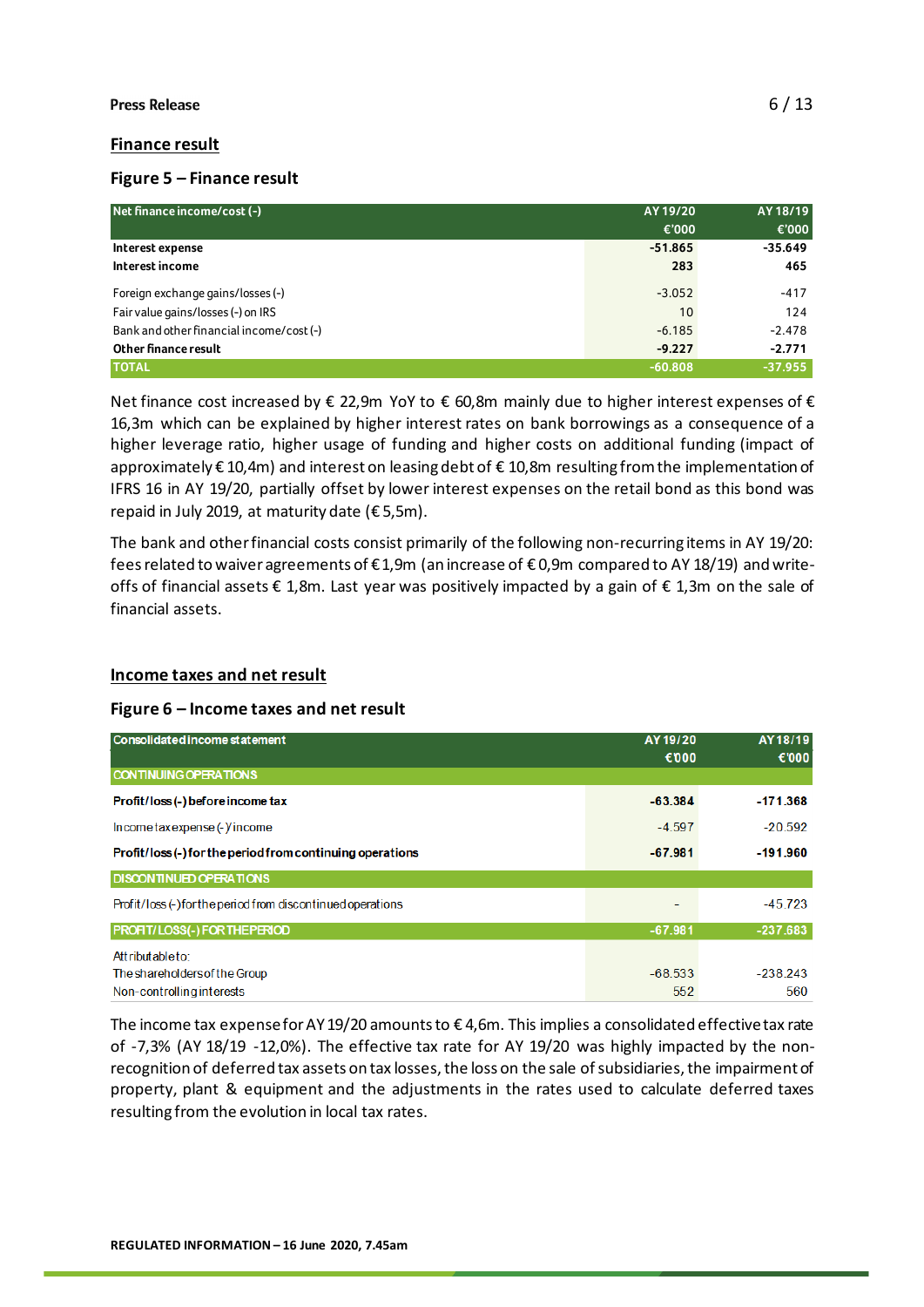### **Financial position**

**Cash Flow**

## **Figure 7 – Cash flow statement**

| Consolidated statement of cash flows                                                                                                                                                                                                                                                                                                                                                                                                                                                                                                                                 | AY 19/20 <sup>(1)</sup><br>€'000                                                                  | AY18/19<br>€'000                                                                                           |
|----------------------------------------------------------------------------------------------------------------------------------------------------------------------------------------------------------------------------------------------------------------------------------------------------------------------------------------------------------------------------------------------------------------------------------------------------------------------------------------------------------------------------------------------------------------------|---------------------------------------------------------------------------------------------------|------------------------------------------------------------------------------------------------------------|
| CASH, CASH EQUIVALENTS AND BANK OVERDRAFTS, OPENING BALANCE                                                                                                                                                                                                                                                                                                                                                                                                                                                                                                          | 67.186                                                                                            | 57.432                                                                                                     |
| CASH FLOW FROM OPERATING ACTIVITIES (A)                                                                                                                                                                                                                                                                                                                                                                                                                                                                                                                              | 126.643                                                                                           | $-51.060$                                                                                                  |
| <b>EBT</b> from continuing operations<br><b>EBT</b> from discontinued operations<br>Income taxes paid                                                                                                                                                                                                                                                                                                                                                                                                                                                                | $-2.576$<br>$-6.096$                                                                              | $-133.413$<br>$-43.789$<br>$-6.918$                                                                        |
| Adjustments<br>Fairvalue adjustments biological assets<br>Amortisation of intangible assets<br>Depreciation and impairment of property, plant & equipment and right-of-use assets<br>Impairment on goodwill<br>Write-off on stock/trade receivables<br>Increase/decrease (-) in provisions and employee benefit liabilities<br>Gain (-)/loss on disposal of property, plant & equipment<br>Result on change in control of subsidiares and equity accounted investments<br>Share based payments and other<br>Share of profit/loss (-) of equity accounted investments | 115.461<br>27<br>18.072<br>85.369<br>÷<br>498<br>$-9.086$<br>$-3.796$<br>23.328<br>1.146<br>$-97$ | 208.324<br>$-507$<br>18.797<br>52.311<br>78.910<br>7.182<br>1.577<br>$-1.072$<br>50.389<br>1.161<br>$-425$ |
| Increase (-) / decrease in working capital<br>Increase (-) decrease in inventories<br>Increase (-) decrease in trade and other receivables<br>Increase/decrease (-) in trade and other payables                                                                                                                                                                                                                                                                                                                                                                      | 19.854<br>7.894<br>$-22.007$<br>33.967                                                            | $-75.265$<br>18.358<br>46.003<br>$-139.626$                                                                |
| CASH FLOW FROM INVESTING ACTIVITIES (B)                                                                                                                                                                                                                                                                                                                                                                                                                                                                                                                              | $-16.584$                                                                                         | 55.871                                                                                                     |
| Acquisitions(-)<br>Acquisition of intangible assets and property, plant & equipment<br>Acquisition of subsidiaries<br><b>Disposals</b><br>Disposal of intangible assets and property, plant & equipment                                                                                                                                                                                                                                                                                                                                                              | $-37.280$<br>$-36.069$<br>$-1.211$<br>20.696<br>11.085                                            | $-71.044$<br>$-68.010$<br>$-3.034$<br>126.915<br>7.976                                                     |
| Disposal of subsidiaries<br>Disposal of associates/joint ventures                                                                                                                                                                                                                                                                                                                                                                                                                                                                                                    | 9.610                                                                                             | 117.436<br>1.503                                                                                           |
| CASH FLOW FROM FINANCING ACTIVITIES (C)                                                                                                                                                                                                                                                                                                                                                                                                                                                                                                                              | $-44.939$                                                                                         | 5.228                                                                                                      |
| Dividend payment<br>Long- and short-term fundsobtained<br>Long- and short-term fundspaid<br>Payment of principal portion of lease liabilities<br>Net interests paid<br>Other financial expenses<br>Transfer from restricted cash                                                                                                                                                                                                                                                                                                                                     | $-147$<br>93.133<br>$-186.474$<br>$-37.741$<br>-37.685<br>$-1.026$<br>125.000                     | $-8.613$<br>182.390<br>$-12.286$<br>۰<br>-29.230<br>$-2.032$<br>$-125.000$                                 |
| NET INCREASEIN CASH AND CASH EQUIVALENTS (A+B+C)                                                                                                                                                                                                                                                                                                                                                                                                                                                                                                                     | 65.119                                                                                            | 10.038                                                                                                     |
| Effect of exchange rate fluctuations                                                                                                                                                                                                                                                                                                                                                                                                                                                                                                                                 | $-674$                                                                                            | $-283$                                                                                                     |
| CASH, CASH EQUIVALENTS AND BANK OVERDRAFTS, CLOSING BALANCE                                                                                                                                                                                                                                                                                                                                                                                                                                                                                                          | 131.632                                                                                           | 67.186                                                                                                     |
| Of which:<br>Cash and cash equivalents<br><b>Bank overdrafts</b>                                                                                                                                                                                                                                                                                                                                                                                                                                                                                                     | 132.709<br>1.077                                                                                  | 67.880<br>694                                                                                              |

 $^{(1)}$  The statement of cash flowsof AY19/20 is not comparable to AY18/19 because of the adoption of IFRS16 Leases as of AY19/20.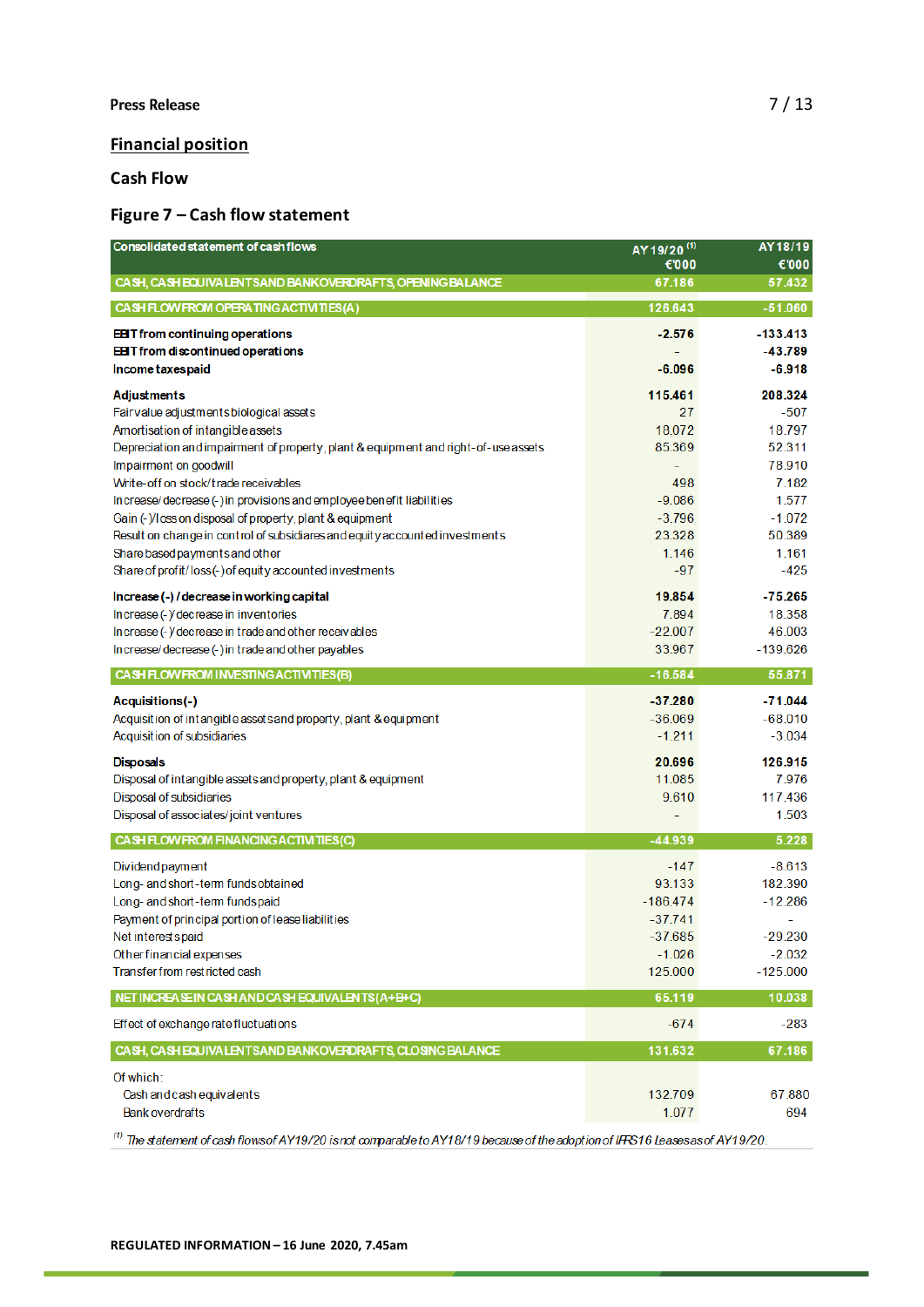The net increase in cash and cash equivalents for AY 19/20 amounts to  $\epsilon$  65,1m, an improvement of  $\epsilon$ 55,1m compared with AY 18/19 (€ 10,0m).

The cash inflow from operating activities amounts to  $\epsilon$  126,6m in AY 19/20, compared with a cash inflow from operating activities of  $\epsilon$  -51,1m in AY 18/19, or an increase of  $\epsilon$  177,7m. This improvement is the result of (i) a higher EBIT corrected for mainly non-cash EBIT adjustments i.e. € 81,8m from € 31,1m in AY 18/19 to € 112,9m in AY 19/20, as explained by the transformation of the Group and (ii) a lower working capital cash outflow for i.e. € 95,1m from € -75,3m in AY 18/19 to € 19,9m in AY 19/20. This is mainly due to better working capital management, as well in inventory as in Accounts Payable/Accounts Receivable and improvement of supplier payment terms after some pressure last year.

The cash outflow from investing activities amounts to  $\epsilon$  16,6m, which is  $\epsilon$  72,5m worse than in AY 18/19. The main explanation is the difference in disposal proceeds being € 20,7m in AY 19/20 as compared to € 126,9m in AY 18/19. Last year's proceeds were much higher due to the sale of the Horticulture segment for € 117,4m. Acquisitions of property, plant and equipment and subsidiaries have been reduced by € 33,8m (from € 71,0m in AY 18/19 to € 37,3m in AY 19/20).

The cash outflow from financing activities has worsened by  $\epsilon$  50,2m to  $\epsilon$  44,9m. This is mainly the result of the repayment of the retail bond ( $\epsilon$  150,0m), partly compensated by the restricted cash release of € 125,0m. Furthermore, the full lease payments have been presented within financing activities as from AY 19/20 following IFRS 16 ( $\epsilon$  37,7m).

In November 2018 Greenyard paid out a dividend of  $\epsilon$  8,6m to its shareholders with respect to AY 17/18 following the decision of the Annual Shareholders' Meeting of 21 September 2018. Given the challenges Greenyard faced, the Board of Directors proposed not to pay a dividend with respect to AY 19/20. At the same time, Greenyardwas confronted with increased interest payments i.e. € 8,5mfrom € 29,2m in AY 18/19 to € 37,7m in AY 19/20 given the higher debt usage and higher interest rates as a consequence of the increased leverage.

### **CAPEX**

Capex was reduced during the year. Total capex for the year AY 19/20 amounted to  $\epsilon$  36,1m, after a high capex year of € 68,0m last year. In AY 19/20 Greenyard was very strict on approving capex but still managed to honour the investment program conform the needs of the different businesses. InAY 18/19 the investment outflow was much higher mainly due to an important overflow on some large projectsfrom AY 17/18.

### **Net financial debt**

Net Financial Debt (NFD) decreased by € 30,7m to € 425,6m in AY 19/20. This translates into a leverage of 4,4x, down from 7,1x last year. The decrease is driven by the improvement in profitability, the improvement in working capital, the proceeds from disposal of assets/businesses and the re-installed cash focus within Greenyard to bring down nominal debt. As regards indebtedness and leverage, Greenyard has obtained consent from its relationship banks to waive its leverage and interest covenants until December 2021, which is the maturity date of the syndicated bank loans.

### **Outlook statement**

Based on the current expectations, Greenyard expects the adjusted EBITDA (before application of IFRS 16) for the full year ending 31 March 2021 to range between € 100,0m and € 105,0m. Greenyard is regaining financial health and will be ready for sustainable growth in the near future.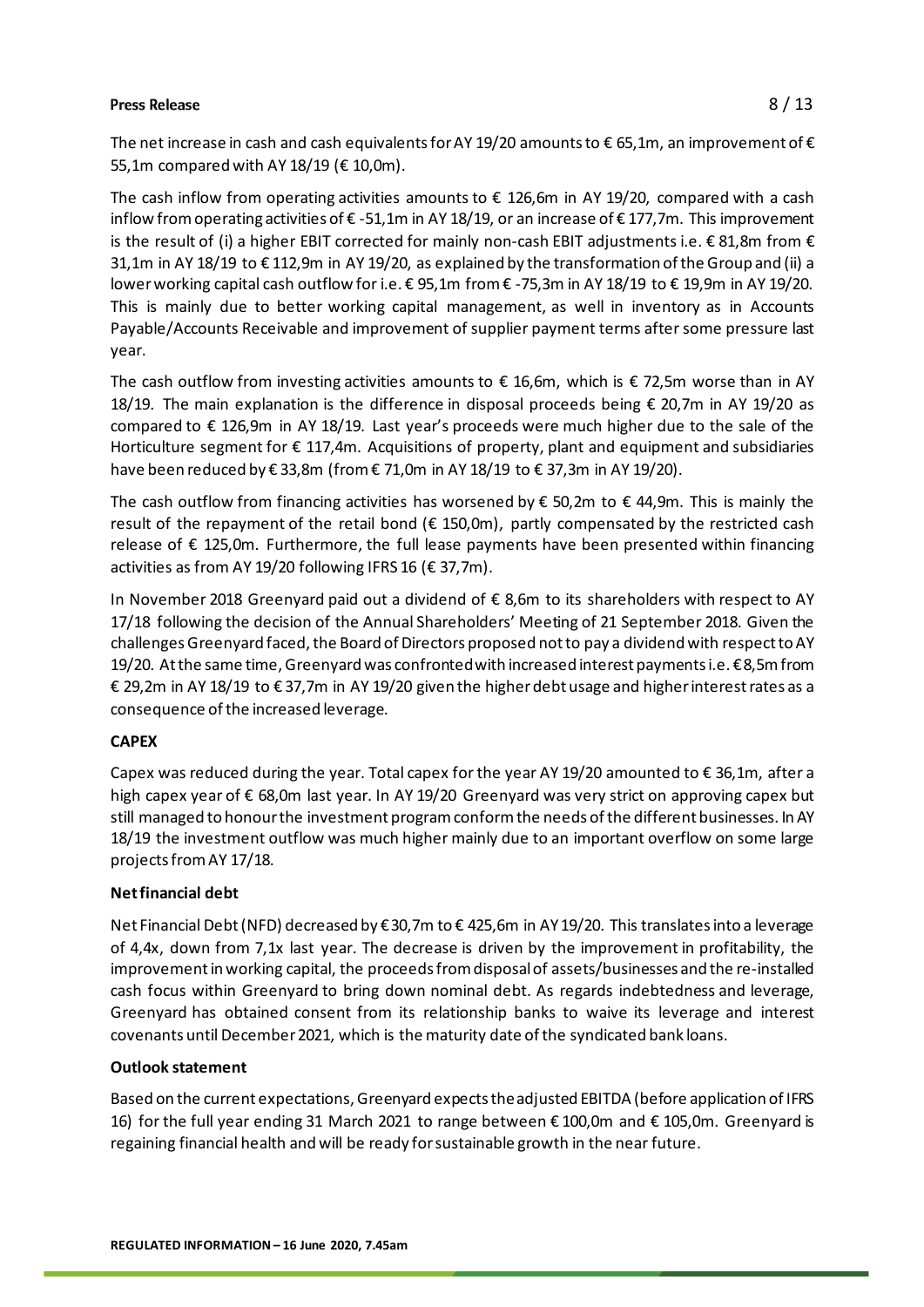### **Subsequent events**

In December 2019 Greenyard signed an agreement for the divestment of Greenyard Logistics Portugal through a management buyout (MBO). This Greenyard company operates since 2001 in Portugal in the food products transport and logistics market, with a strong focus on perishable food products, including fruits and vegetables. After completion of the transaction, Greenyard Logistics Portugal will be owned and managed by its current management team supported by Vallis Capital Partners, an independent and solid holding company focused on managing private equity and investment funds. Due to the impact of the COVID-19 pandemic on the financial markets, the transaction could not be closed end of April 2020 as initially envisaged. An amended and restated Share Purchase Agreement was signed on 19 May 2020 with an ultimate closing date set on 31 July 2020.

Subsequent to March 2020, Greenyard noted that the retail hoarding demand gradually faded away and normalised in the second half of April 2020. Except for ongoing costs and procedures related to health protection measures, also the pressure on its operations is getting back to normal. Based on the first signals end of May 2020, Greenyard also noticed that food service demand is restarting prudently. Over the last periods Greenyard managed to collect outstanding receivables with only minor delays granted. Greenyard does not yethave a view on how food service will be ramping up in the coming months and whether historical demand levels will be restored soon. Furthermore, at this moment Greenyard cannot yet assess whether stocks built-up by its consumers 'at home' will temporarily impact demand in Long Fresh in the coming months. Finally, as its current in-company Long Fresh stocks have decreased significantly, Greenyard agreed with the growers to adapt the sowing plans in order to sufficiently replenish with new produce over the summer.

There are no other major events subsequent to the balance sheet date which have a major impact on the further evolution of the Group.

### **Change in consolidation perimeter**

During AY 19/20 the following changes to the consolidation scope occurred:

- In May 2019, Greenyard reached an agreement to increase the investment in Bardsley Fruit Enterprises (formerly known as Bardsley England). Greenyard Fresh UK now owns 50,1% of the shares and has control over the entity. Consequently, the consolidation method changed from equity to full consolidation method.
- Greenyard acquired the remaining 50% of the shares in Lunasoft in May 2019. Consequently, the consolidation method changed from equity to full consolidation method.
- On 14 October 2019 Greenyard announced the divestment of Greenyard Flowers UK to Yellow Holdings Ltd. The total consideration amounts to € 9,7m, consisting of € 5,7m for the shares and  $\epsilon$  4,0m for the debt settlement. Cumulative translation adjustments for an amount of  $\epsilon$  -1,4m have been recycled to the income statement. A loss on disposal of € 22,5m was recognised.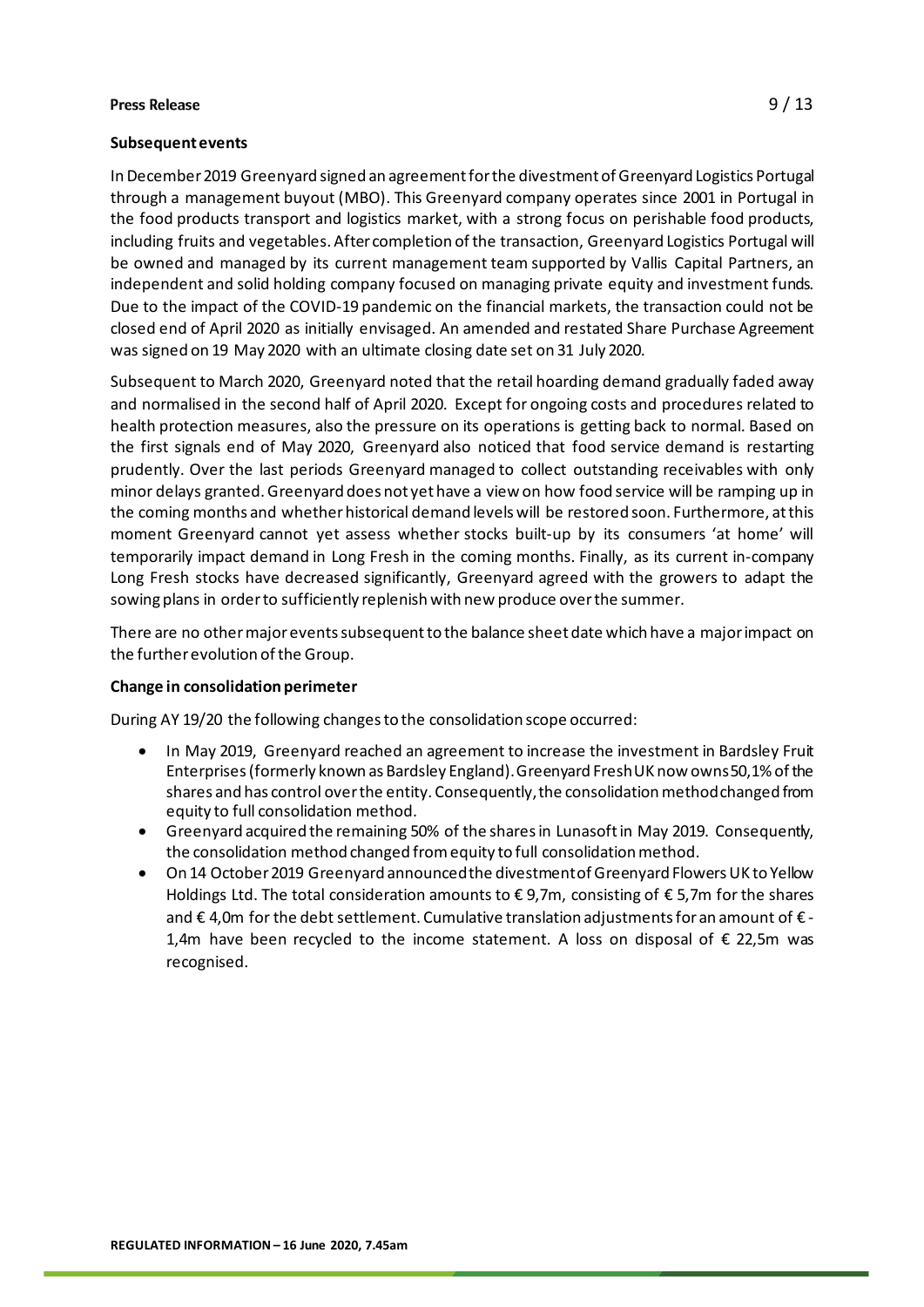## **APPENDIX 1: Consolidated income statement**

| Consolidated income statement                               | AY 19/20<br>€000 | AY18/19<br>€'000 |
|-------------------------------------------------------------|------------------|------------------|
| <b>CONTINUING OPERATIONS</b>                                |                  |                  |
| Sales                                                       | 4.060.992        | 3911468          |
| Cost of sales                                               | $-3.813.320$     | $-3.712.509$     |
| Grossprofit/loss(-)                                         | 247.672          | 198.959          |
| Selling, marketing and distribution expenses                | $-94.275$        | $-100.469$       |
| General and administ rative expenses                        | $-147.310$       | $-153.005$       |
| Impairment goodwill                                         |                  | $-78.910$        |
| Impairment property, plant & equipment                      | $-7.566$         |                  |
| Other operating income/expense (-)                          | $-1.194$         | $-413$           |
| Share of profit/loss(-) of equity accounted investments     | 97               | 425              |
| <b>EBT</b>                                                  | $-2.576$         | $-133.413$       |
| Interest expense                                            | $-51865$         | $-35.649$        |
| Interest income                                             | 283              | 465              |
| Other finance result                                        | $-9.227$         | $-2.771$         |
| Net finance income/cost (-)                                 | $-60.808$        | $-37.955$        |
| Profit/loss(-) before income tax                            | $-63.384$        | $-171.368$       |
| Incometax expense (- ) income                               | $-4.597$         | $-20.592$        |
| Profit/loss(-)for the period from continuing operations     | $-67.981$        | $-191.960$       |
| <b>DISCONTINUED OPERATIONS</b>                              |                  |                  |
| Profit/loss (-) for the period from discontinued operations |                  | $-45.723$        |
| PROFIT/LOSS(-) FOR THE PERIOD                               | $-67.981$        | $-237.683$       |
| Attributable to:                                            |                  |                  |
| The shareholders of the Group                               | $-68.533$        | $-238.243$       |
| Non-controlling interests                                   | 552              | 560              |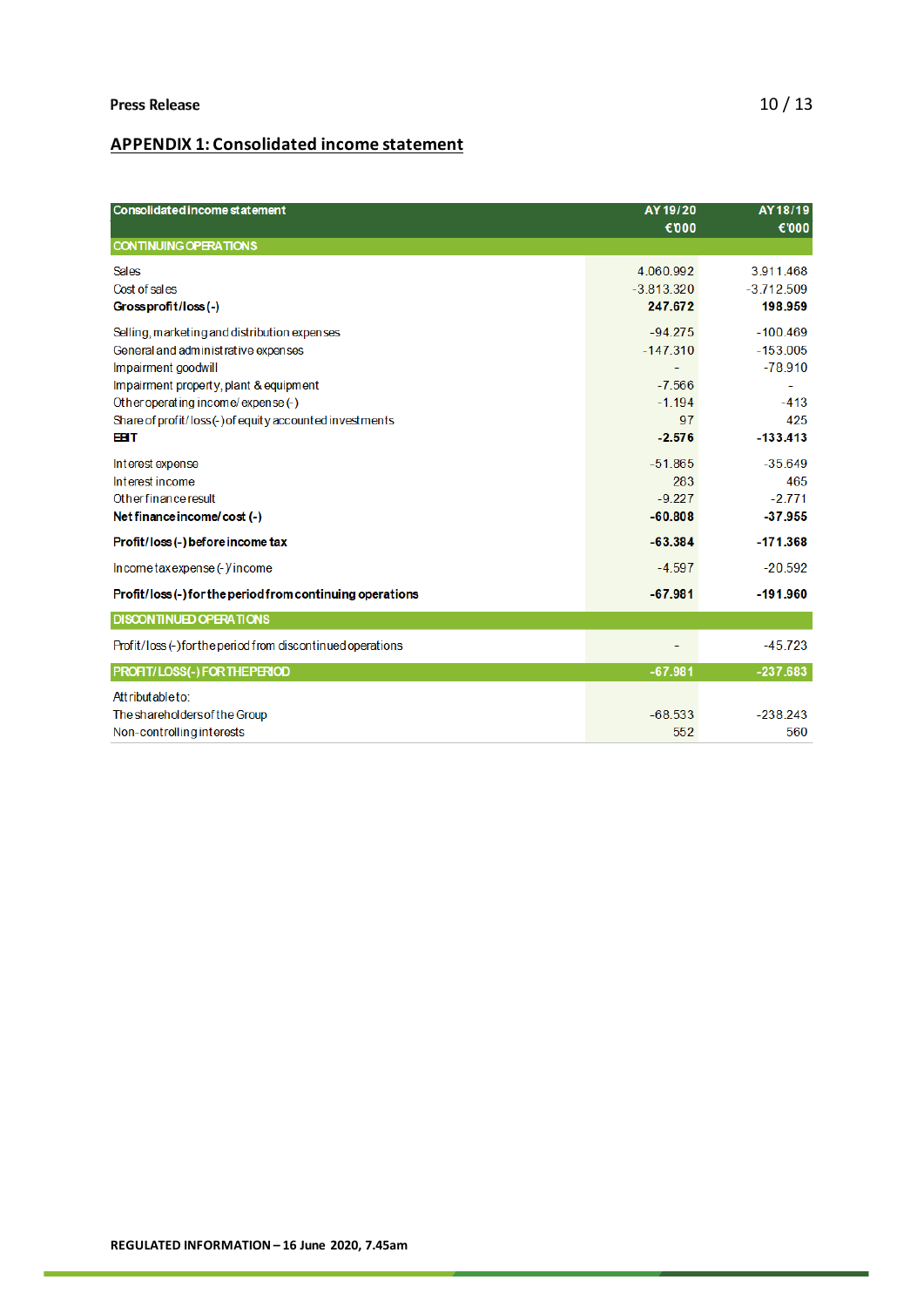# **APPENDIX 2: Consolidated statement of financial position**

| <b>Assets</b>                                 | 31 March 2020 <sup>(1)</sup><br>€000 | 31 March 2019<br>€'000 |
|-----------------------------------------------|--------------------------------------|------------------------|
| NON-CURRENT ASSETS                            | 1.264.810                            | 1.103.798              |
| Property, plant & equipment                   | 323.179                              | 350.572                |
| Goodwill                                      | 477.500                              | 477.247                |
| Other intangible assets                       | 209.515                              | 221.230                |
| Right-of-use assets                           | 226.791                              |                        |
| <b>Biological assets</b>                      | ٠                                    | 21.713                 |
| Investments accounted for using equity method | 7.193                                | 9.833                  |
| Other financial assets                        | 5                                    | 5                      |
| Deferred tax assets                           | 15.575                               | 16.704                 |
| Trade and other receivables                   | 5.052                                | 6.494                  |
| <b>CURRENTASSETS</b>                          | 700.113                              | 753.555                |
| <b>Biological assets</b>                      |                                      | 13                     |
| <b>Inventories</b>                            | 261.867                              | 271.625                |
| Trade and other receivables                   | 303.311                              | 284.509                |
| Other financial assets                        | 2.226                                | 1.137                  |
| Cash and cash equivalents                     | 132.709                              | 67.880                 |
| Rest ricted cash                              | -                                    | 125.000                |
| Asset sclassified as held for sale            | $\overline{\phantom{0}}$             | 3.391                  |
| <b>TOTAL ASSETS</b>                           | 1.964.923                            | 1.857.354              |

| <b>Equity and liabilities</b>               | 31 March 2020 <sup>(1)</sup> | 31 March 2019 |
|---------------------------------------------|------------------------------|---------------|
|                                             | €'000                        | €'000         |
| <b>EOUITY</b>                               | 406.109                      | 467.882       |
| Issued capital                              | 288.392                      | 288.392       |
| Share premium and other capital instruments | 317.882                      | 317.882       |
| Consolidated reserves                       | $-209.961$                   | $-144.467$    |
| Cumulative translation adjustments          | $-4.949$                     | $-5.943$      |
| Non-controlling interests                   | 14.744                       | 12.018        |
| <b>NON-CURRENT LIABILITIES</b>              | 750.669                      | 197.890       |
| Employee benefit liabilities                | 17.971                       | 19.046        |
| Provisions                                  | 8.149                        | 10.700        |
| Interest-bearing loans                      | 472.214                      | 117.347       |
| Lease liabilities                           | 208.782                      | 190           |
| Other financial liabilities                 |                              | 26            |
| Trade and other payables                    | 2.228                        | 4.063         |
| Deferred tax liabilities                    | 41.325                       | 46.517        |
| <b>CURRENT LIABILITIES</b>                  | 808.146                      | 1.191.583     |
| Provisions                                  | 4.239                        | 12.458        |
| Interest-bearing loans                      | 77.893                       | 519.917       |
| Lease liabilities                           | 26.409                       | 84            |
| Other financial liabilities                 | 860                          | 1.572         |
| Trade and other payables                    | 698.745                      | 657.552       |
| <b>TOTAL EOUITY AND LIABILITIES</b>         | 1.964.923                    | 1.857.354     |

 $^{(t)}$  The statement of financial position of 31 March 2020 is not comparable to 31 March 2019 because of the adoption of IFRS 16 Leases as of AY 19/20.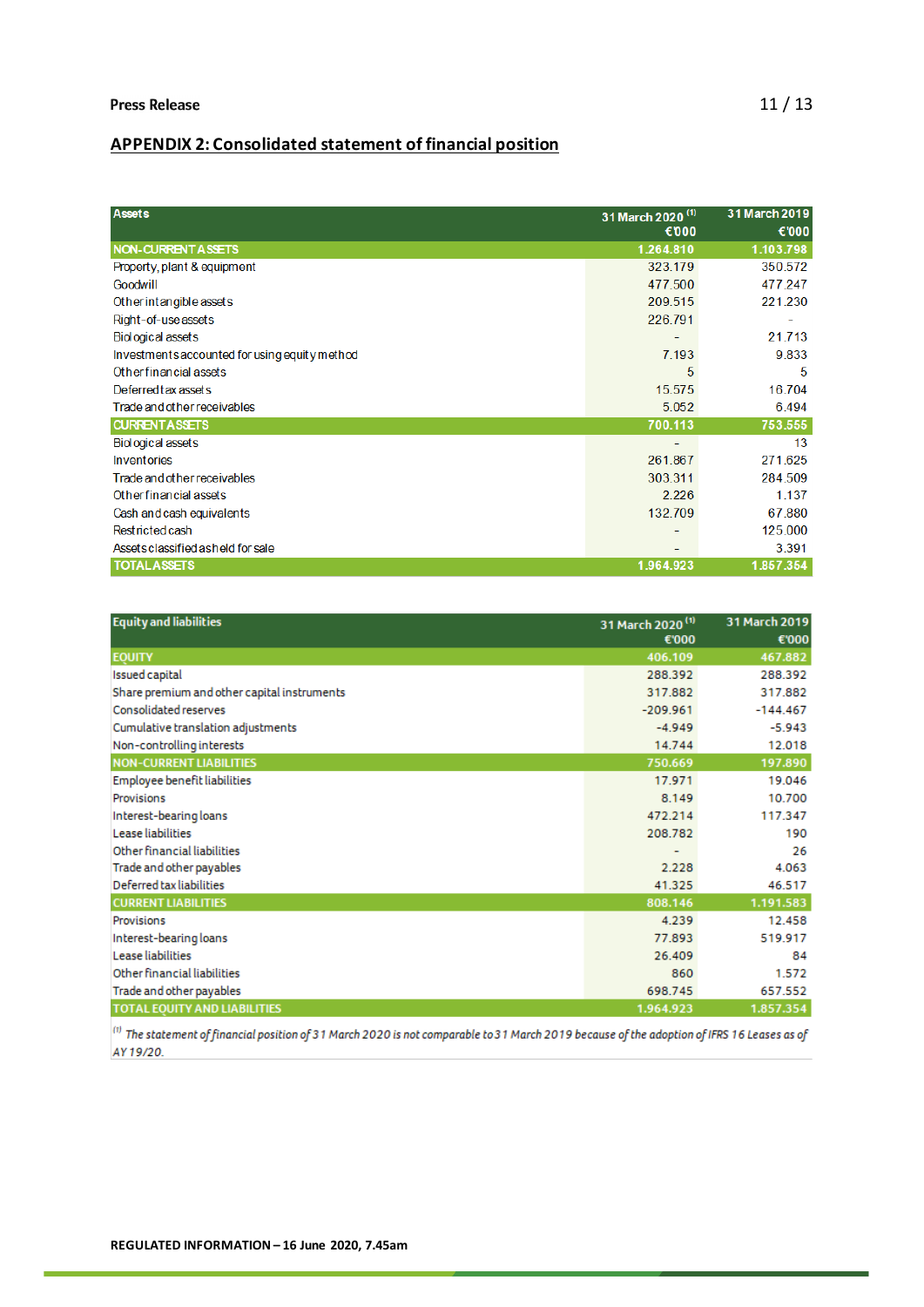### **APPENDIX 3: Reconciliation net financial debt**

| <b>Reconciliation net financial debt</b>                           | 31 March 2020            | 31 March 2019            |
|--------------------------------------------------------------------|--------------------------|--------------------------|
|                                                                    | €'000                    | €'000                    |
| Cash and cash equivalents                                          | $-132.709$               | $-67.880$                |
| Restricted cash                                                    | $\overline{\phantom{0}}$ | $-125.000$               |
| Interest-bearing loans (non-current/current)                       | 550.107                  | 637.264                  |
| Lease liabilities (non-current/current)                            | 235.191                  | 274                      |
| <b>As reported</b>                                                 | 652.588                  | 444.658                  |
| Net capitalised transaction costs related to the refinancing       | 2.889                    | 4.537                    |
| Net value of the conversion option at inception after amortisation | 4.613                    | 7.071                    |
| IFRS 16 impact                                                     | $-234.509$               | $\overline{\phantom{a}}$ |
| <b>Reconciling items</b>                                           | $-227.007$               | 11.608                   |
| <b>Net financial debt</b>                                          | 425.581                  | 456.266                  |

The annual report and financial statements will be released at the time of publication of the press release and are available on the Greenyard website. For additional information, please contact Greenyard:

Dennis Duinslaeger, Investor Relations T +32 15 32 42 49 Dennis.duinslaeger@greenyard.group

### **Disclaimer**

This press release may contain forward-looking statements. Such statements reflect the current views of management regarding future events, and involve known and unknown risks, uncertainties and other factors that may cause actual results to be materially different from any future results, performance or achievements expressed or implied by such forward-looking statements. Greenyard is providing the information in this press release as of this date and does not undertake any obligation to update any forward-looking statements contained in this press release in light of new information, future events or otherwise, unless as required by applicable law. Greenyard disclaims any liability for statements made or published by third parties (including any employees who are not explicitly mandated by Greenyard) and does not undertake any obligation to correct inaccurate data, information, conclusions or opinions published by third parties in relation to this or any other press release issued by Greenyard.

### **About Greenyard**

**Greenyard** (Euronext Brussels: GREEN) is a global market leader of fresh, frozen and prepared fruit & vegetables, flowers and plants. Counting Europe's leading retailers amongst its customer base, Greenyard provides efficient and sustainable solutions to customers and suppliers through best-in-class products, market leading innovation, operational excellence and outstanding service.

Our vision is to make lives healthier by helping people enjoy fruit & vegetables at any moment, easy, fast and pleasurable, whilst fostering nature.

With ca 8.800 employees operating in 25 countries worldwide, Greenyard identifies its people and key customer and supplier relationships as the key assets which enable it to deliver goods and services worth ca. € 4 billion per annum.

### **[www.greenyard.group](http://www.greenyard.group/)**